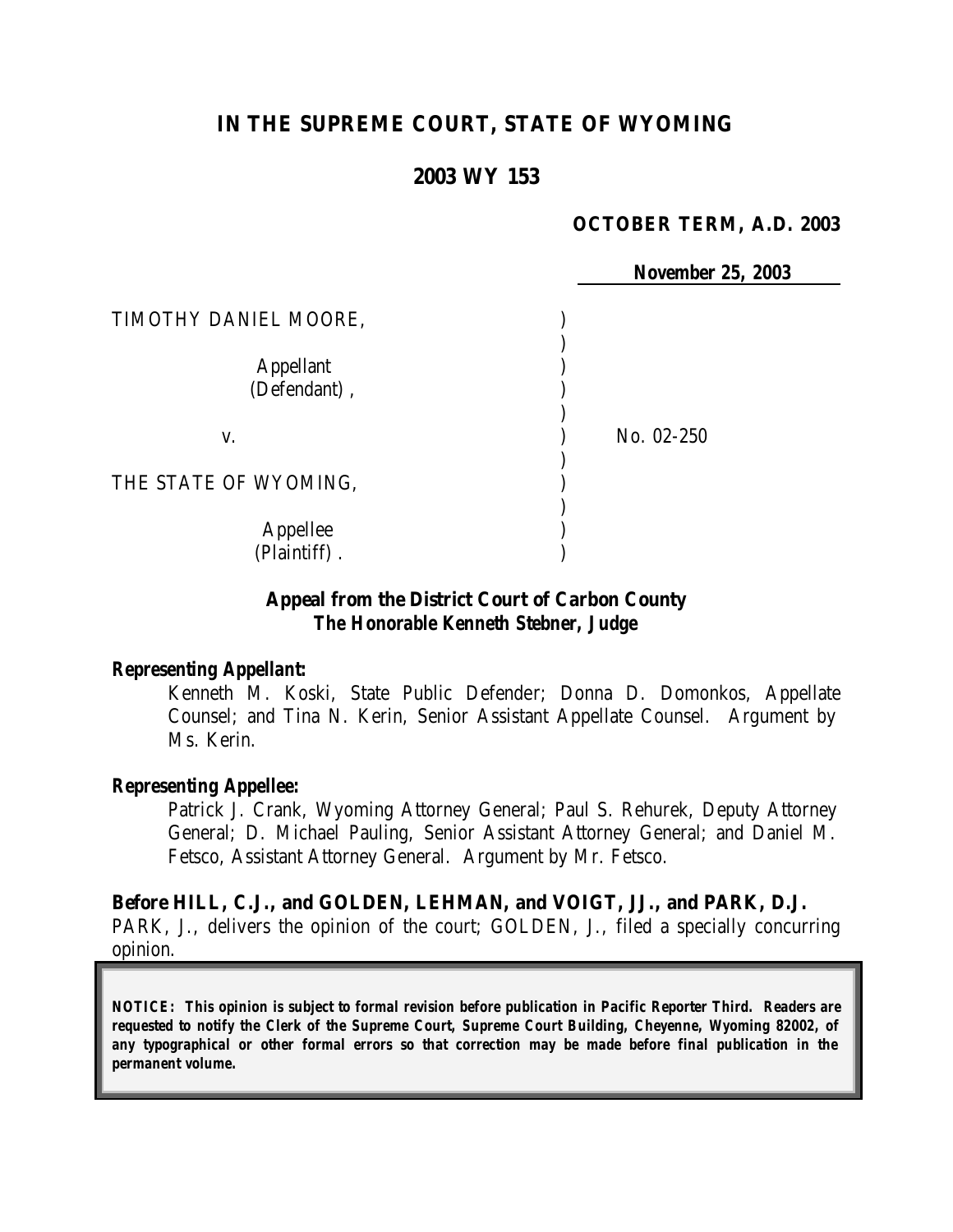### **PARK, District Judge.**

[¶1] The Appellant, Timothy Daniel Moore (Moore), was originally charged with one count of aggravated burglary, two counts of aggravated assault, two counts of aggravated kidnapping, and one count of blackmail. A jury found him guilty of one count of aggravated burglary, two counts of battery, two counts of kidnapping, and one count of blackmail. He was sentenced to 180 days of imprisonment on the battery convictions, concurrent; five to ten years on the aggravated burglary, consecutive to the battery; five to ten years on the kidnappings, concurrent to each other but consecutive to the aggravated burglary; and two to five years on the blackmail, concurrent to the kidnapping convictions but consecutive to the aggravated burglary conviction. In this appeal, Moore presents questions of insufficient evidence, an inconsistent verdict, improperly admitted misconduct and victim impact evidence, and prosecutorial misconduct.

[¶2] We affirm.

### **ISSUES**

1. Was there sufficient evidence to support the two kidnapping convictions?

2. Does a conviction of the lesser charge of battery, instead of aggravated assault, result in an inconsistent jury verdict?

3. Did the trial court err in allowing evidence of previous assaults by Moore on one of the victims?

4. Did testimony of one of the witnesses to the events in question constitute impermissible victim impact testimony?

5. Did the fact or manner of the prosecutor's argument regarding the uncharged misconduct evidence constitute prosecutorial misconduct?

## **FACTS**

[¶3] Moore and Ms. Terri James (Ms. James) had a fifteen-year relationship and had four children: Jennifer, Janeil, Jesse, and Janitta. The Moore/James relationship was rocky at best. Moore had been abusive and threatening to Ms. James and, at times, Ms. James responded by attacking Moore. In July 2001, Moore's brother, David Brian Moore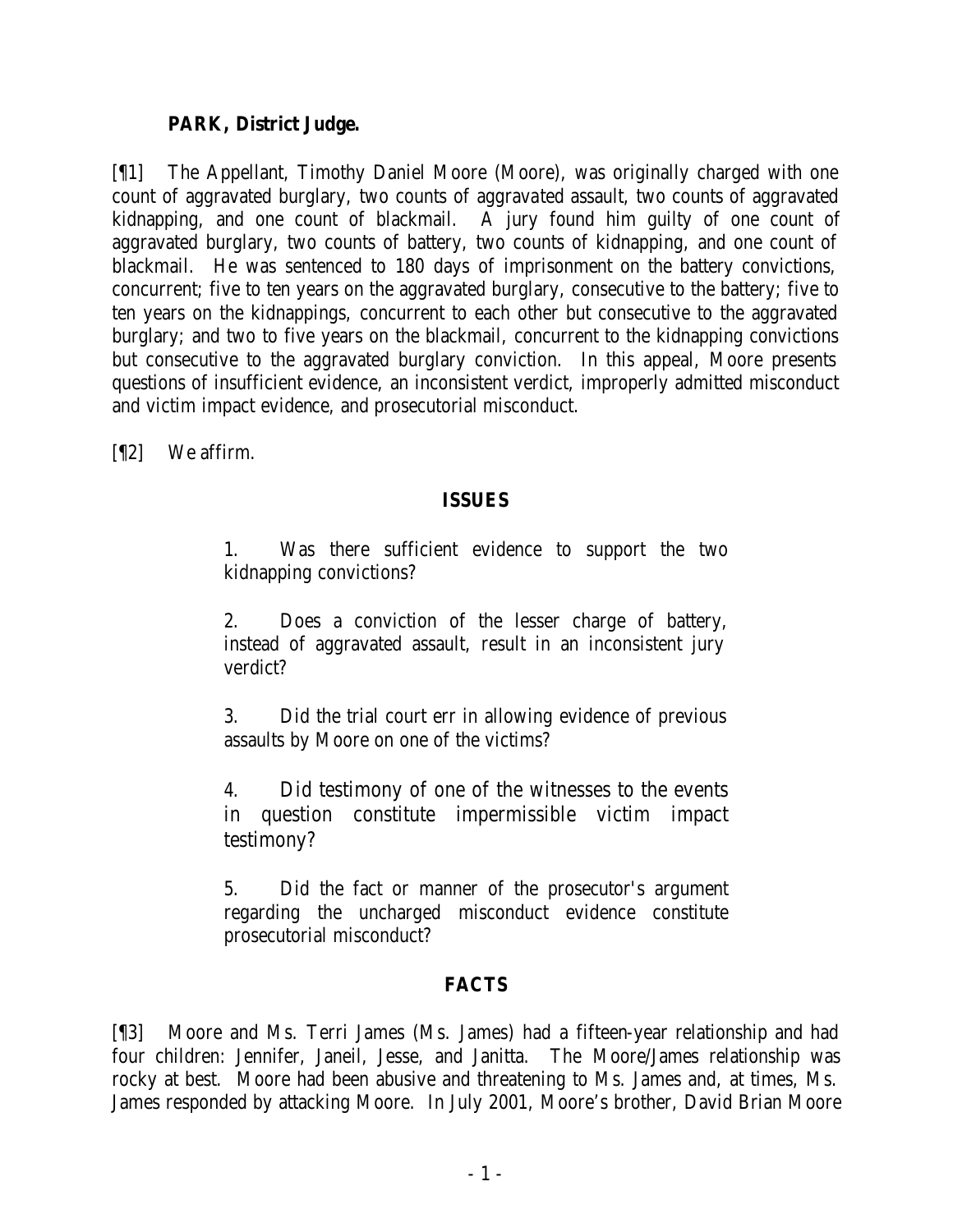(Brian), moved to Rawlins to look for work and began to live in the same residence with the parties and their children.

[¶4] By September 2001, the Moore/James relationship had deteriorated to the point that Ms. James asked Moore to leave, so he went to Texas with his nephew. During his absence, Ms. James and Brian leased another house and moved, abandoning the trailer where all parties had previously resided. The absent Moore was not informed of the move or of the new address. Moore returned to Rawlins in early October.

[¶5] After returning to Rawlins, Moore was able to locate Ms. James and Brian and came to their house on the evening of October 14, 2001. A Mr. Eckstrom accompanied Moore. Eckstrom was charged with similar crimes, but he was acquitted by the same jury that convicted Moore. Moore forced his way into the house, shoved Brian, threatened him, hit him with a handgun, and taped his hands together with duct tape. Moore's 14 year-old daughter, Jennifer, testified that Moore beat Brian for several hours. Moore also took Brian's wallet and gave Eckstrom some money from it. At one point, Brian made an unsuccessful attempt to escape by trying to jump through a window. Moore then threw Brian on a couch and ordered him not to make any further escape attempts.

[¶6] Ms. James was gone when Moore entered the house, because she worked nightshifts at the Wyoming State Penitentiary. She returned home from work early the following morning. Moore attacked her as she entered the house, hit her in the face with a handgun, and threatened her and the children. Eventually, Moore tired, the beatings subsided, and everyone retired to rest from the ordeal. During the next three days, Moore, Ms. James, and Brian, together and individually, left the residence. Brian left to renew a job search, to shop, and to feed a dog that had been left at the former residence. Moore emphasizes that Brian was present when a Wyoming State trooper gave Moore a citation for the accident in which he was involved while returning from Texas, and that he gave no sign to the trooper that he was being held against his will. Moore also points out that Ms. James returned to work each evening during the alleged confinement, and that Ms. James, her brother (who was unaware of the situation), and Moore went to the Carbon County Courthouse to obtain a vehicle title.

[¶7] Both Brian and Ms. James testified that they did not report the kidnappings because of their fear for the safety of the children and each other. Moore had threatened them, reminding them that he had a gun. Eventually, Ms. James told her brother, who also worked at the prison with her. Her brother insisted that Ms. James report the matter, and he drove her to the Rawlins police station. As a result of this report, various law enforcement officers went to the residence, questioned all participants, and eventually arrested Moore.

### **DISCUSSION**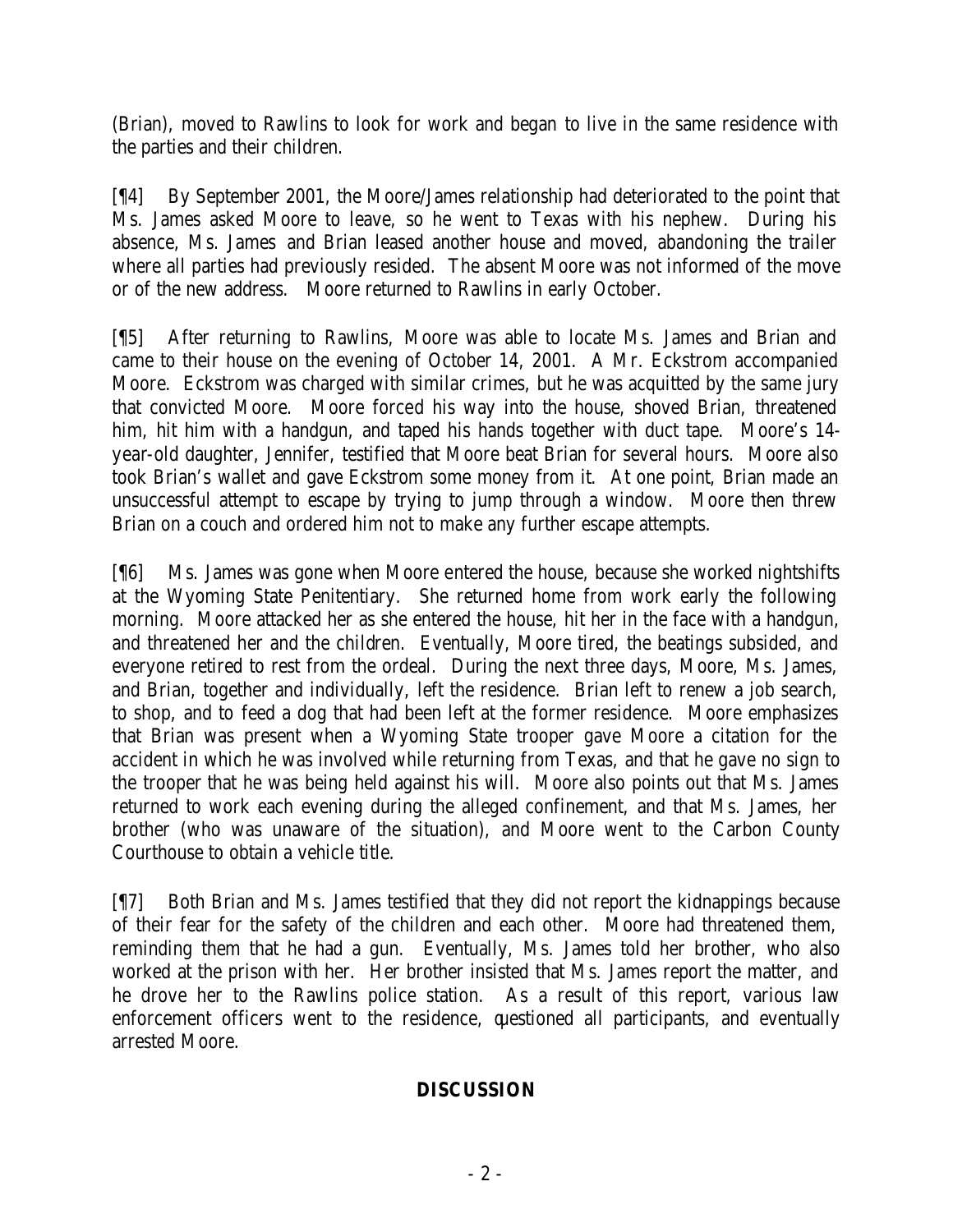## I. INSUFFICIENT EVIDENCE

[¶8] In his first issue, Moore contends that the evidence was insufficient to convict him of kidnapping Ms. James and Brian. He points out that the victims were, at various times, out in the community and therefore not confined; and that in post-trial motions, the prosecutor conceded that the victims were not confined during the entire time frame charged in the Information, *viz* October 14 through October 17, 2001.

[¶9] When reviewing an appeal based on sufficiency of the evidence, we view the evidence, and any reasonable inferences based thereon, in a light most favorable to the State. *Allen v. State*, 2002 WY 48, ¶58, 43 P.3d 551, ¶ 58 (Wyo. 2002). In such a review, we do not substitute our judgment for that of the jury; instead, we determine whether reasonable and rational jurors could have found that the essential elements of the crime were proven beyond a reasonable doubt. *Id*. Moore's contention is that the evidence was insufficient to support a finding that he unlawfully confined the victims within the meaning of Wyo. Stat. Ann. § 6-2-201 (LexisNexis 2003). This statute provides that:

> (a) A person is guilty of kidnapping if he unlawfully removes another from his place of residence or business or from the vicinity where he was at the time of the removal, or if he unlawfully confines another person, with the intent to:

> > . . . . (iii) Inflict bodily injury on or to terrorize the victim or another.

[¶10] Kidnapping requires confinement with the intent to inflict bodily injury or terrorize the victim or another. *Doud v. State*, 845 P.2d 402, 406 (Wyo. 1993). Moore's confinement of Brian and Ms. James, with the intent to either inflict bodily injury or to terrorize them, is sufficient for a conviction under the statute. Subsection (a)(iii) uses both "inflict bodily injury" and "terrorize" as the basis for a charge of kidnapping. Moore has not raised any alternative charging problem, so this Court will not discuss it as an issue. Sufficient evidence existed for the jury to find that Moore unlawfully confined the victims within the meaning of Wyo. Stat. Ann.  $\S 6$ -2-201(a)(iii). There is evidence that Brian was terrorized with beatings and threats while being held against his will. There is also evidence that Ms. James was threatened, ordered to keep quiet or others at the residence would be harmed, not allowed free run of the house, and not allowed to check on her children.

[¶11] Moore argues that the verdict is not proper because there is no evidence that the confinement extended for the entire period charged in the Information. Moore provides no support or cogent authority for the proposition that he should have been acquitted because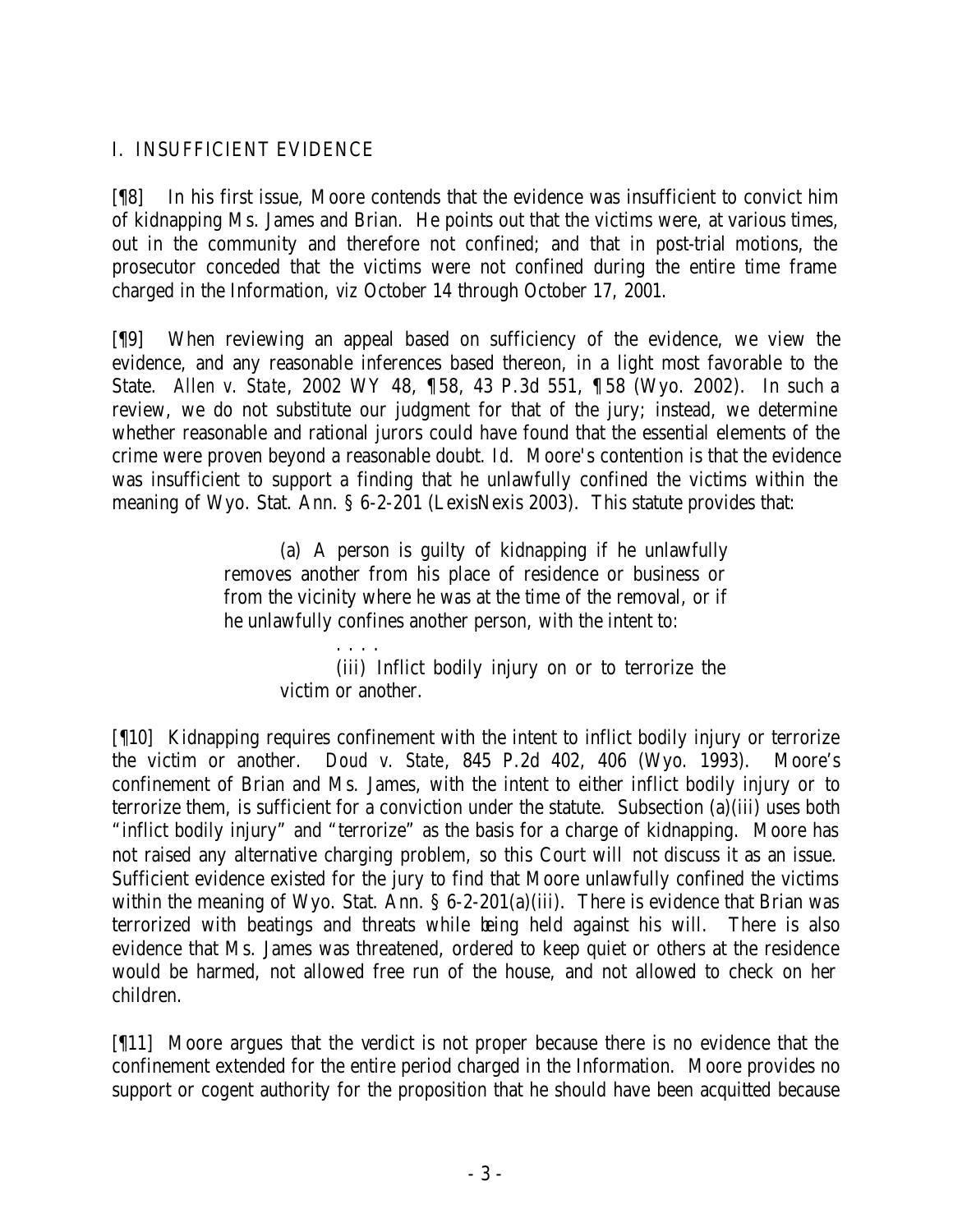the victims may not have been confined for the entire time from October 14 through October 17. Although this same argument was presented to the trial court, it was as lacking in authority and support then as it is on appeal. We will not consider nonjurisdictional issues unless they have been presented with at least a minimum effort to provide a cogent legal argument. *Bailey v. State*, 12 P.3d 173, 178 (Wyo. 2000).

[¶12] Further, this argument is not supported by logic. Moore's contention, were it to prevail, would force a jury to acquit him even if the jury were to find that the victims were confined for most, but not all, of the times alleged in the Information. Under the constitutional requirements and the Wyoming Rules of Criminal Procedure, an information is sufficient if it: 1) contains the elements of the offense charged; 2) fairly informs a defendant of the charge against which he must defend; and 3) enables a defendant to plead an acquittal or conviction in bar of future prosecutions for the same offense. *Estrada-Sanchez v. State*, 2003 WY 45, ¶ 13, 66 P.3d 703, ¶ 13 (Wyo. 2003). The Information in this case alleged that the allegations of kidnapping occurred in the time period of October 14 through October 17. This does not require that the State prove that the confinement was for this entire period, only that the victims were confined during some part of this time. No specific time period is required to satisfy the element of confinement. *Doud*, 845 P.2d at 406. The record supports the jury's finding that Ms. James and Brian were confined.

# II. THE JURY VERDICT WAS INCONSISTENT

[¶13] The jury convicted Moore of the charge of aggravated burglary; it acquitted Moore of the charges of aggravated assault, Wyo. Stat. Ann. § 6-2-502 (LexisNexis 2003), but found him guilty of the lesser misdemeanor charges of battery, Wyo. Stat. Ann. § 6-2-501 (LexisNexis 2003).

[¶14] Wyo. Stat. Ann.§ 6-3-301 (LexisNexis) provides that "[a] person is guilty of burglary if, without authority, he enters or remains in a building, occupied structure or vehicle, or separately secured or occupied portion thereof, with intent to commit larceny or a felony therein." Pursuant to  $\S$  6-3-301(c), a person is guilty of aggravated burglary, if, in the course of committing the crime of burglary, the person:

> (i) Is or becomes armed with or uses a deadly weapon or a simulated deadly weapon; (ii) Knowingly or recklessly inflicts bodily injury on anyone; or

(iii) Attempts to inflict bodily injury on anyone.

[¶15] The State's theory of the charge of aggravated burglary was that Moore, while armed, entered into the James/Brian residence with the intent to feloniously assault Ms. James and Brian. Moore argues that since the jury did not convict him of the felony, but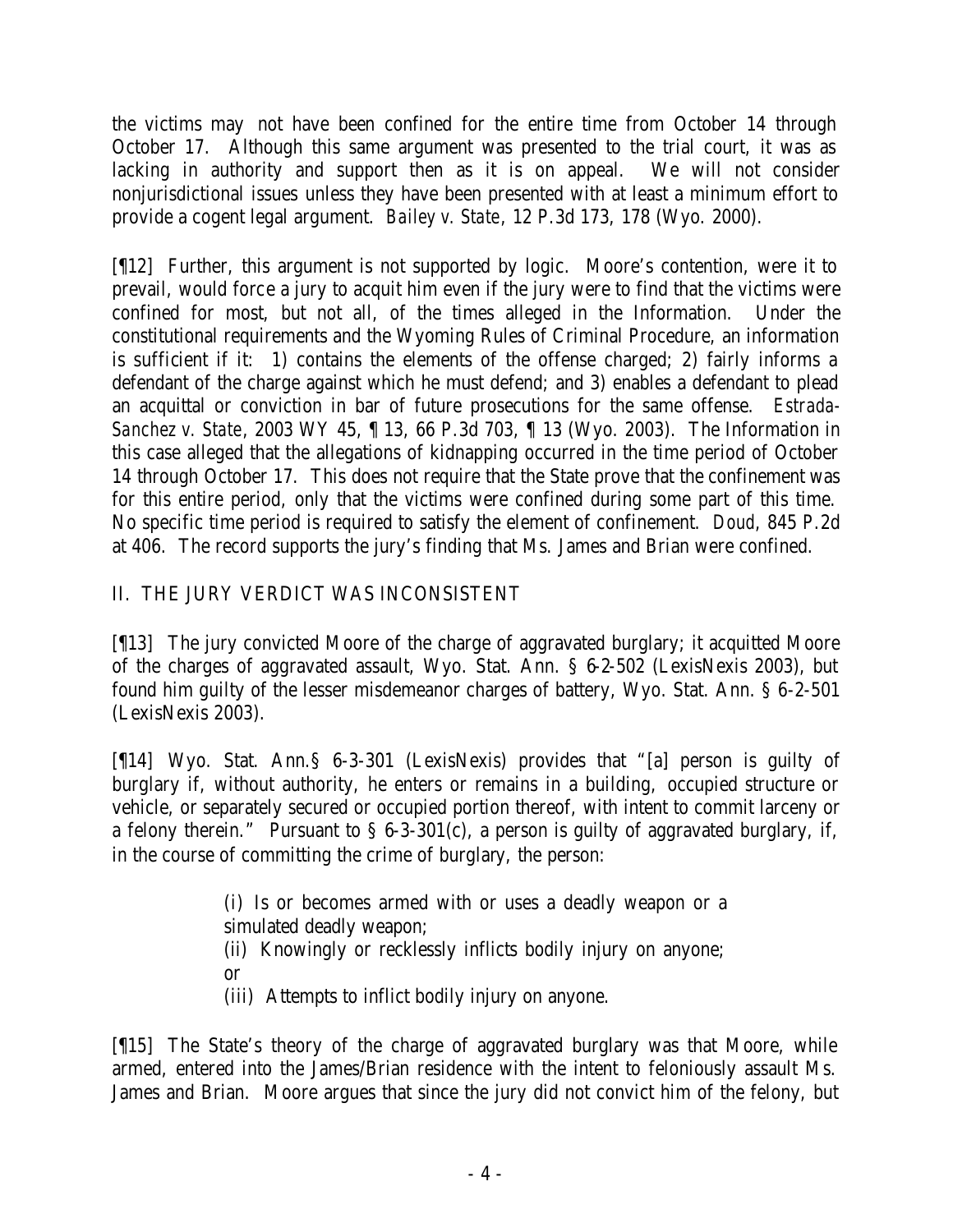instead convicted him of the lesser misdemeanor charge of battery, there is no basis for the burglary conviction. Moore's contention is that since the jury did not believe he committed felonious assault, it could not have convicted him of entering into a residence with the intent to commit a felony.

[¶16] This Court has previously noted several times that consistency in a jury's verdict is not necessary. *Hankinson v. State*, 2002 WY 86, ¶ 11, 47 P.3d 623, ¶ 11 (Wyo. 2002). In *Hankinson*, the Court has specifically adopted the logic of Professor Wright:

> In a case in which there are multiple counts, each one is treated as if it were a separate indictment. The verdict on the various counts need not be consistent. An acquittal on one count does not prevent conviction on another, even though the evidence is the same and defendant could not have committed one crime without committing both, so long as the evidence is sufficient to support conviction on the count on which a guilty verdict was reached.

3 Charles Alan Wright*, Federal Practice and Procedure* § 514 at 14-16 (1982).

[¶17] The jury only had to determine that Moore entered the residence with the intent to commit a felony, in this case, aggravated assault. It was not necessary that they find that an aggravated assault actually occurred. The evidence is sufficient to support the jury's verdict that he had the intent to commit the assault, and the evidence is equally sufficient to support the finding as to the lesser charge of battery. The verdict is not inconsistent.

# III. UNCHARGED MISCONDUCT EVIDENCE

[¶18] The disputed evidence consisted of testimony about the history of abusive behavior of Moore toward Ms. James. Ms. James testified that for about six years preceding the events in question, Moore's relationship with her had become increasingly violent. There was testimony that Moore had a confrontation with Ms. James in a bar, following which she moved to Montana for a period to get away from him. She testified that Moore hit her "probably every week;" that the couple had a fight in a restaurant in Rawlins, after which Moore pulled her into a car, drove her out of town, hit and kicked her, and threatened to bury her. There was additional similar testimony of threats and abuse. The trial court conducted the proper hearings and admitted the evidence under W.R.E. 404(b).

[¶19] The structure and purpose of W.R.E. 404 is thoroughly discussed in several cases, most recently *Gleason v. State*, 2002 WY 161, ¶16, 57 P.3d 332, ¶16 (Wyo. 2002). W.R.E. 404(b) maintains the general principle that character evidence may not be admitted to prove conduct remains intact in the first sentence. *Id*. But "[e]vidence of other crimes,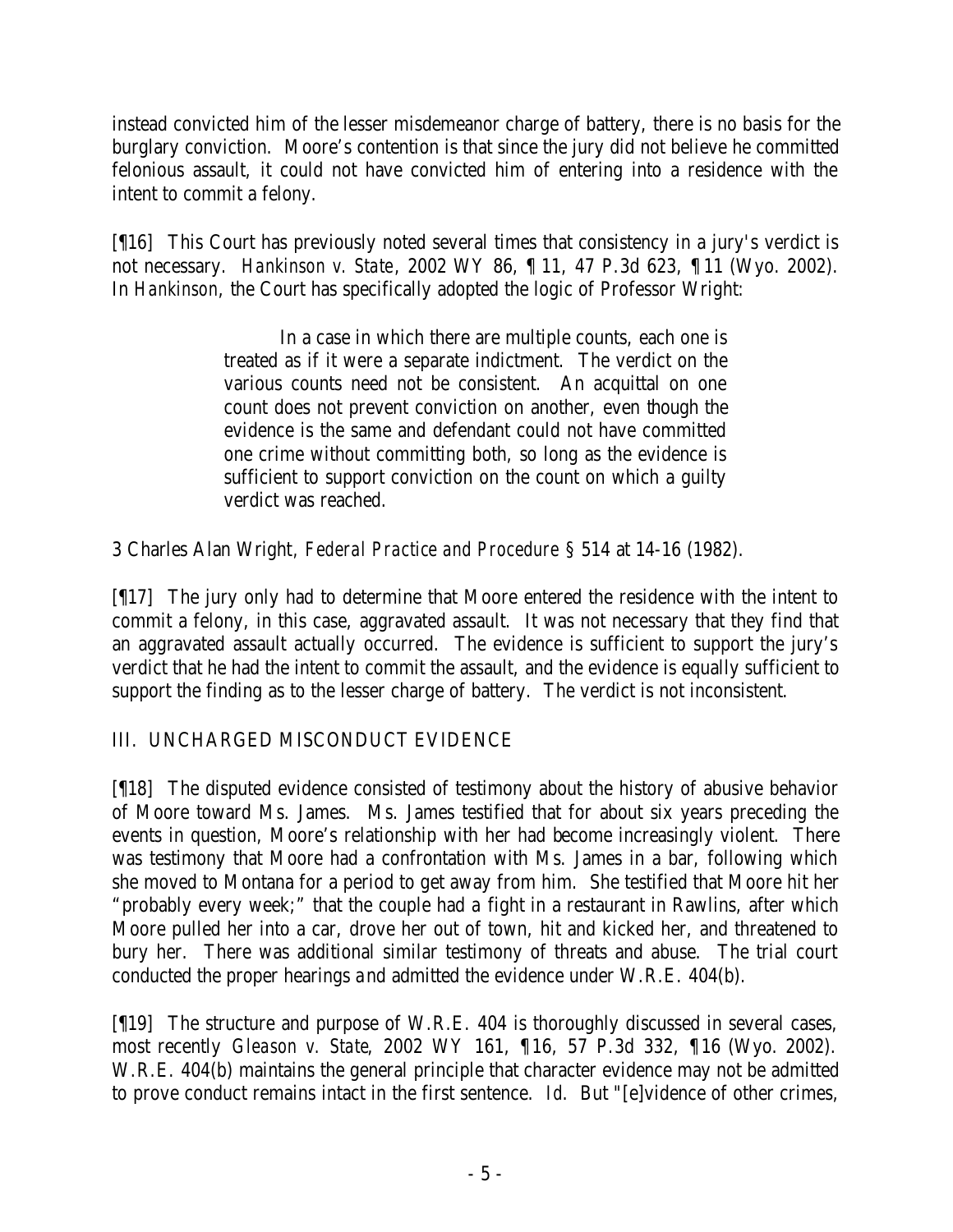wrongs, or acts," which logically may or may not be character evidence, is admissible to prove things other than character. Consequently, the exceptions to the rule found in subsection (a) of the rule are not of the same nature as those found in subsection (b). The former allows evidence of character to prove conduct; the latter allows evidence of specific instances of conduct to prove "consequential facts," such as intent or knowledge. *Gleason,*  ¶ 17.

[¶20] In *Gleason*, this Court established a protocol that trial courts were to follow both to determine whether the prior bad acts might properly be presented to the jury and to provide a record so that this Court could determine whether the trial judges had properly exercised their discretion. *Gleason*, ¶ 27. Moore concedes that the trial court "scrupulously" followed the proper procedures in determining whether the proffered bad acts could properly be admitted; therefore, the procedures established in *Gleason* will not be set forth in this opinion. Moore's contention is that the trial court improperly admitted the evidence as to certain acts involving him and Ms. James to prove an essential element of the crime, specifically, intent.

[¶21] Initially, Moore complains that the evidence presented by Ms. James was not corroborated. This is an issue that goes to the weight of the evidence, not to its admissibility. The general rule in criminal cases when the issue of the sufficiency of the evidence is raised on appeal is well settled. The appellate courts view the evidence in the light most favorable to the prosecution, and all reasonable inferences are resolved in favor of the State, leaving out of consideration any evidence in conflict therewith. *Ostrowski v. State*, 665 P.2d 471, 481 (Wyo. 1983). The Court will not second-guess the jury decision as to whether these acts occurred.

[¶22] The trial court ruled that the evidence was admissible to establish a course of conduct between the parties and to show intent. Additionally, the court found that the evidence could be used by the jury to evaluate the credibility of Ms. James, an apparent reference to whether she was believable when she testified that she did not report the confinement because of her fear of Moore. Decisions regarding the admission of evidence are within the discretion of the trial court, and we will not disturb them absent an abuse of that discretion. *Wilson v. State*, 14 P.3d 912, 918 (Wyo. 2000). When evidence is offered under the provisions of W.R.E. 404(b), there is no abuse of discretion so long as there is a legitimate basis for the trial court's ruling. *Id*.

[¶23] W.R.E. 404(b) provides that evidence of other crimes, wrongs, or acts may be admissible for other purposes, such as proof of motive, opportunity, intent, preparation, plan, knowledge, identity, or absence of mistake or accident. Admissibility under W.R.E. 404(b) is not limited to the purposes set forth in the rule, and we have adopted a liberal approach toward admitting uncharged misconduct evidence. *Gleason,* ¶ 18. We have held that evidence of prior similar assaults is admissible to show intent. *Wilson*, 14 P.3d at 918.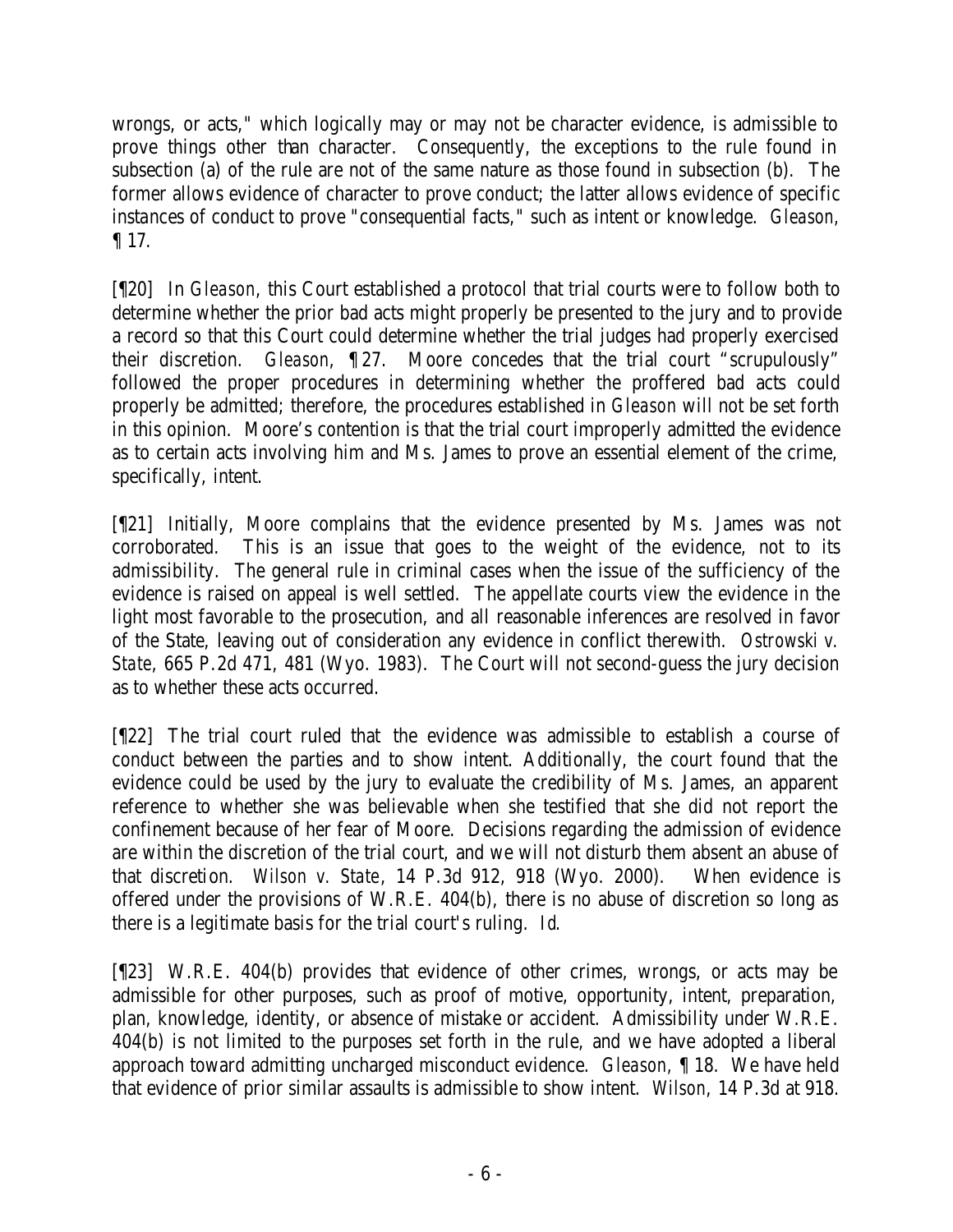Evidence of prior assaults was also relevant to support the credibility and corroborate the testimony of the victims. The evidence was admissible to show that Moore intended to control the actions of Ms. James and Brian, and that his past conduct established that he was capable of carrying out the threats that he made to his victims in order to keep them from escaping. We hold that no abuse of the district court's discretion occurred when the district court determined that the probative value of the prior bad acts evidence admitted here was not outweighed by the danger of unfair prejudice.

## IV. IMPROPER VICTIM IMPACT TESTIMONY

[¶24] Moore argues that victim impact testimony was improperly allowed during the evidentiary part of the trial. Specifically, the 14-year-old daughter of Moore and Ms. James, Jennifer James, testified that she was "really scared" during the events in question and that her fear was such that she "kept throwing up." During closing argument, the prosecutor stated: "I would submit to terrorize someone is to make them afraid. And consider the testimony of Jennifer James, who witnessed these incidents. She was so upset, so afraid, she threw up, and she was a witness. How do you think the victims felt?" During rebuttal, the prosecutor again commented on Jennifer's fear. The defense counsel did not object to the testimony or the prosecutor's comments.

[¶25] Because there was no objection, Moore must demonstrate that the presentation of the statements of the witness were plain error. "Plain error exists when 1) the record is clear about the incident alleged as error; 2) there was a transgression of a clear and unequivocal rule of law; and 3) the party claiming the error was denied a substantial right which materially prejudiced him." *Mazurek v. State*, 10 P.3d 531, 535 (Wyo. 2000) (citing *Yetter v. State,* 987 P.2d 666, 668 (Wyo. 1999)).

[¶26] We have applied the following principles to the consideration of the admissibility of victim impact evidence. The evidence must be relevant to be admissible. W.R.E. 402. Evidence is relevant if it has "any tendency to make the existence of any fact that is of consequence to the determination of the action more probable or less probable than it would be without the evidence." W.R.E. 401. In criminal cases, "[e]vidence is always relevant if it tends to prove or disprove one of the elements of the crime charged." *Gomez v. State*, 2003 WY 58, ¶ 6, 68 P.3d 1177, ¶ 6 (Wyo. 2003) (quoting *Geiger v. State,* 859 P.2d 665, 667 (Wyo. 1993)). Relevant evidence may be excluded, however, if "its probative value is substantially outweighed by the danger of unfair prejudice." W.R.E. 403.

[¶27] Testimony of the victims of a crime showing how it affected their lives after the crime is irrelevant with respect to the issues before the jury. *Justice v. State*, 775 P.2d 1002, 1010-11 (Wyo. 1989). In the instant case, Jennifer's testimony was relevant. It helped to show Moore's control over the victims thus proving an element of the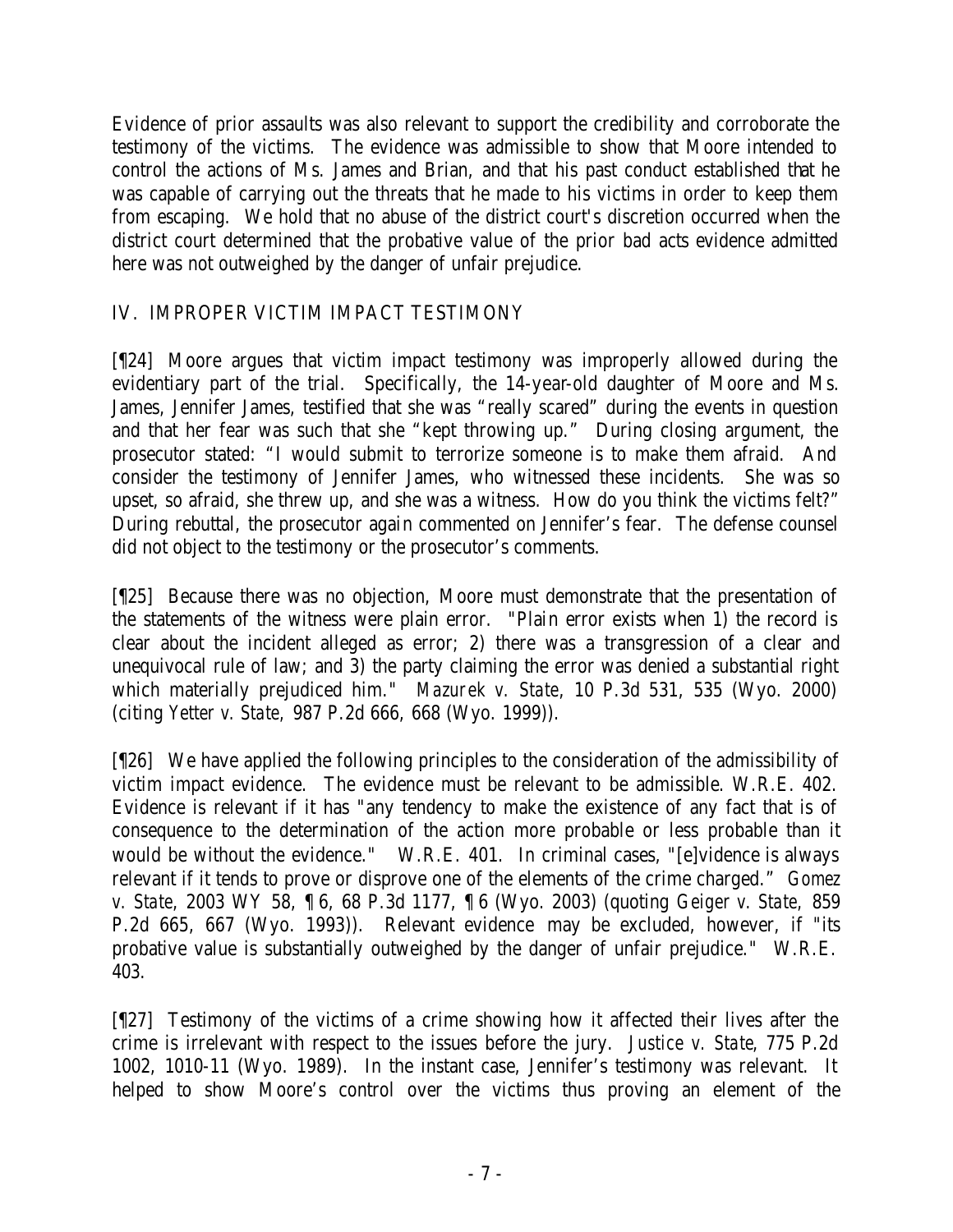kidnapping. The evidence was not offered for nor did it go to establish the impact on this young girl's life after the crime. Further, Moore cannot demonstrate any violation of a clear and unequivocal rule of law, that he was denied a substantial right, or that he was materially prejudiced by the presentation of this testimony. The testimony was properly received, and no plain error occurred.

## V. PROSECUTORIAL MISCONDUCT DURING CLOSING ARGUMENT

[¶28] Finally, Moore contends that the prosecutor committed misconduct by making improper argument during closing. Specifically, Moore argues that it was improper for the prosecutor to argue the victim impact statements just discussed. Moore also asserts that it was improper for the prosecutor to state or at least imply that Moore's actions were gauged to force Ms. James to give him money when, in fact, he had a substantial sum of money in his possession at the time of his arrest. Finally, Moore insists that it was improper for the prosecution to argue to the jury that he was "undercharged" as a result of his actions. Moore did not object to any of these arguments, so this issue must also be reviewed under a plain error standard.

[¶29] Allegations of prosecutorial misconduct are reviewed by referring to the entire record to determine whether a defendant's case has been so prejudiced that he has been denied a fair trial. *Dysthe v. State*, 2003 WY 20, ¶ 22, 63 P.3d 875, ¶ 22 (Wyo. 2003). Whether or not any comment within a closing argument is improper is measured in the context of the entire argument. *Id*. Reversal is warranted only if a reasonable probability exists that without the error the appellant may have enjoyed a more favorable verdict. *Id*. The defendant has the burden of proof to prove this issue. *Id*.

[¶30] Closing arguments must be based upon the evidence submitted to the jury. *Trujillo v. State*, 2002 WY 51, ¶ 5, n.2, 44 P.3d 22, ¶ 5, n.2 (Wyo. 2002). A closing argument provides to counsel ways of viewing the significance of the evidence. *Id*. Both prosecutors and defense counsel may review the evidence and suggest reasonable inferences based upon this evidence to the jury. *Id*. This Court recently adopted the broad guidelines found in I A.B.A., Standards for Criminal Justice 3-5.8 at 3.87 to 3.88 (2d ed. 1980):

> (a) The prosecutor may argue all reasonable inferences from evidence in the record. It is unprofessional conduct for the prosecutor intentionally to misstate the evidence or mislead the jury as to the inferences it may draw.

> (b) It is unprofessional conduct for the prosecutor to express his or her personal belief or opinion as to the truth or falsity of any testimony or evidence or the guilt of the defendant.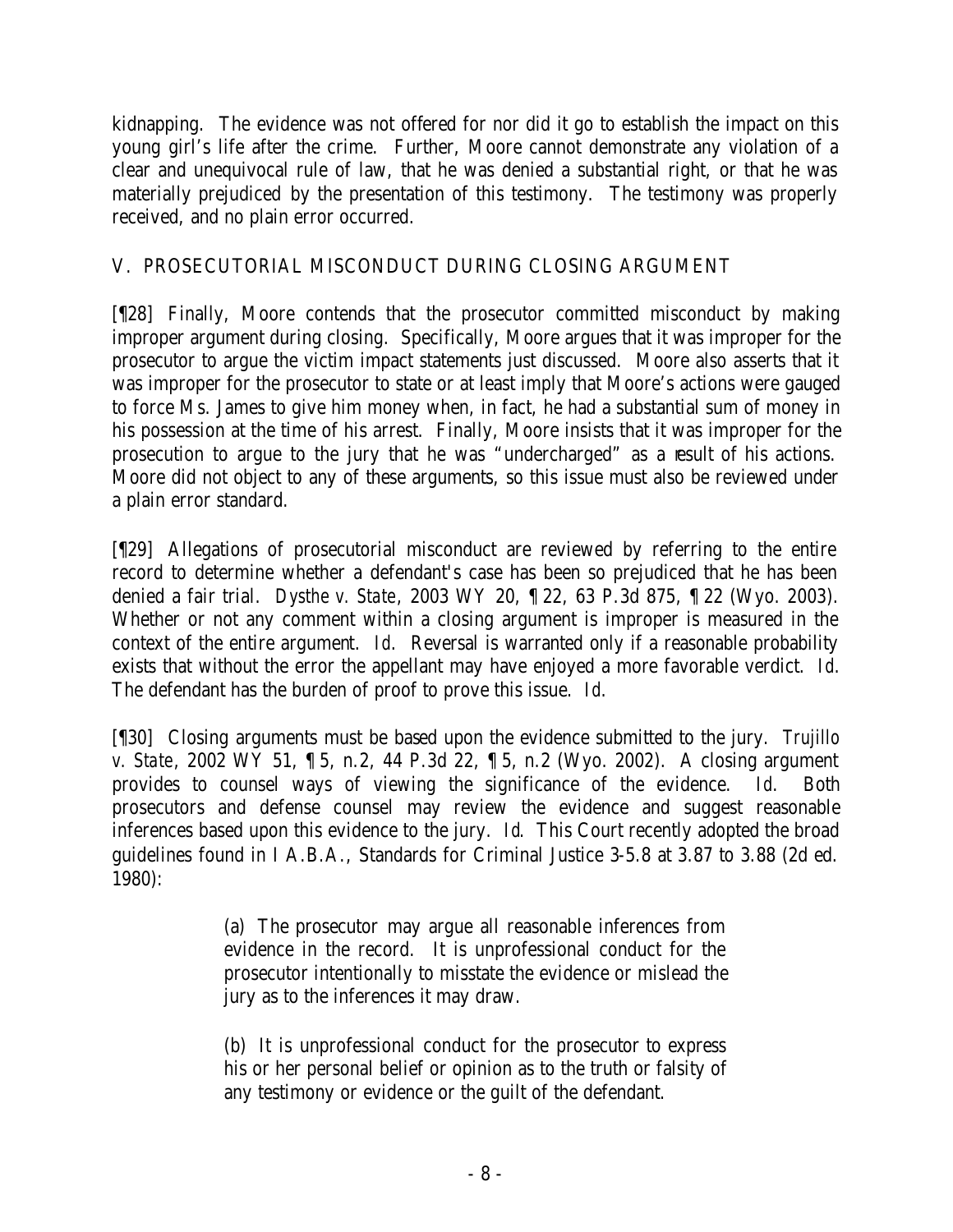(c) The prosecutor should not use arguments calculated to inflame the passions or prejudices of the jury.

(d) The prosecutor should refrain from argument which would divert the jury from its duty to decide the case on the evidence, by injecting issues broader than the guilt or innocence of the accused under the controlling law, or by making predictions of the consequences of the jury's verdict.

*Dysthe*, ¶ 24 (citing *Wilks v. State,* 2002 WY 100, ¶ 27, 49 P.2d 975 [¶ 27] (Wyo. 2002)).

[¶31] The victim impact statement argument has already been considered and rejected. The prosecutor did indicate that Moore was motivated by money, and the record is such that this is a reasonable inference. However, after objection was made in chambers, the prosecutor returned to the courtroom and informed the jury that Moore had between \$1800 and \$2000 in cash on his person when he was arrested. None of this is contained in the record, and the significance of the prosecutor's argument is minimal and does not rise to the level of plain error.

[¶32] Last, the prosecutor did argue that Moore was undercharged. This was in response to argument made by defense counsel that the charges were not reasonable in light of the circumstances and that Moore was overcharged. It was appropriate for the prosecutor to respond to the defense's argument. Since Moore opened the door and raised this issue, he cannot now be heard to object when the State properly responds. Nothing in the closing argument of the prosecutor violated the standards set by this Court. Prosecutorial misconduct was not present during closing argument, and nothing in these comments can be said to have adversely affected Moore's right to a fair trial.

[¶33] Affirmed.